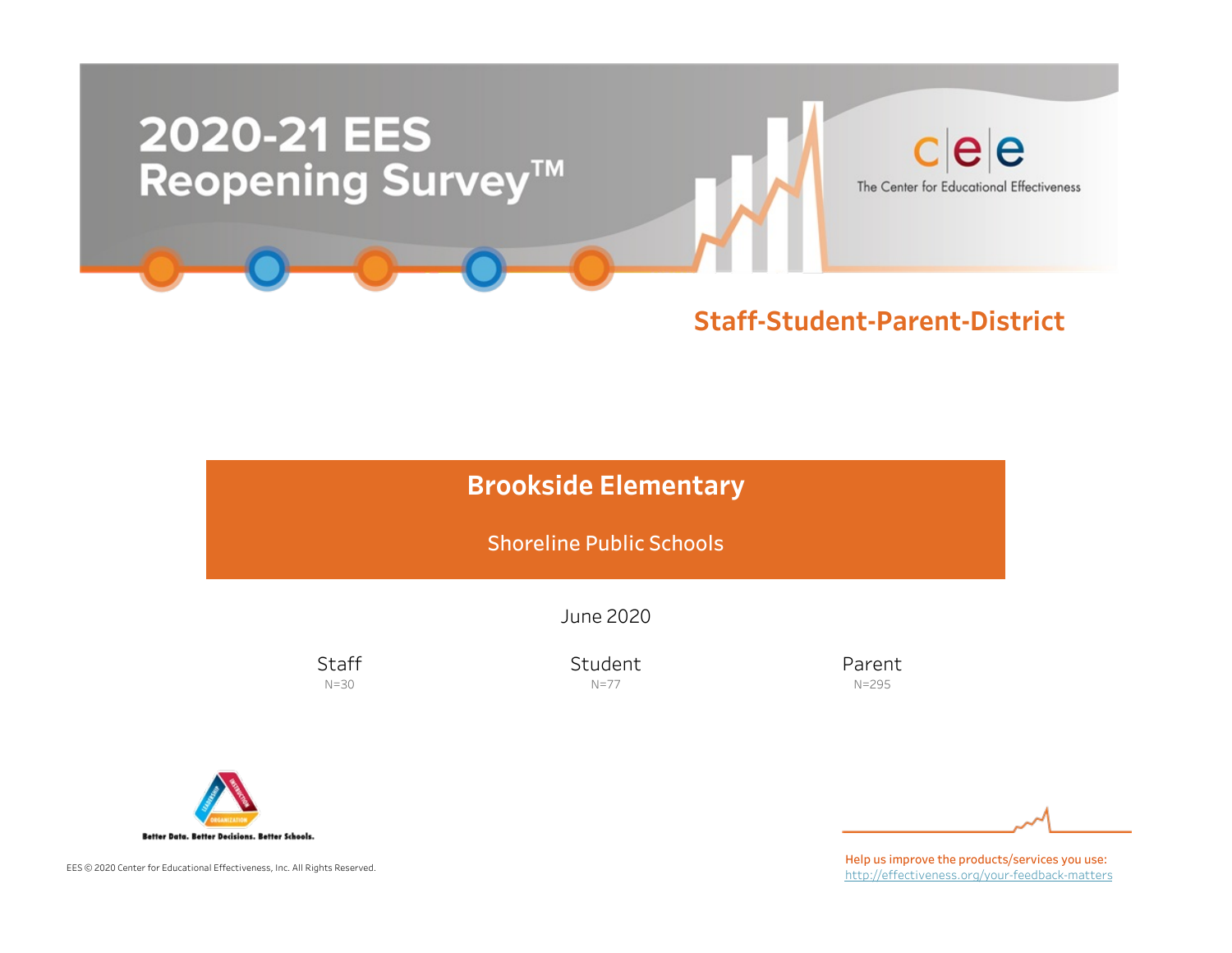### **O** Brookside Elementary<br>
Safe and Supportive Learning Environment Brookside Elementary

## What is the most pressing need for you and your child this Fall?

|                                      |         |       | Ranked 1st Ranked 2nd Ranked 3rd |     | Ranked 4th | Ranked 5th |
|--------------------------------------|---------|-------|----------------------------------|-----|------------|------------|
| In-person, teacher-lead instruction  | Student | 42%   | 16%                              | 10% | 6%         | 8%         |
|                                      | Parent  | 54%   | 22%                              | 5%  | 2%         | 3%         |
| Being with adults that care about me | Student | 9%    | 14%                              | 25% | 10%        | 23%        |
| Emotional support / counseling       | Parent  | 5%    | 8%                               | 20% | 16%        | 36%        |
| Being with my friends                | Student | 22%   | 30%                              | 18% | 5%         | 6%         |
| Socialization with other students    | Parent  | 25%   | 44%                              | 10% | 4%         | 2%         |
| Elective classes (art, music, etc.)  | Student | 6%    | 6%                               | 16% | 37%        | 14%        |
|                                      | Parent  | 0%    | 6%                               | 25% | 38%        | 15%        |
| Athletics and activities             | Student | 3%    | 13%                              | 10% | 23%        | 34%        |
|                                      | Parent  | $1\%$ | 5%                               | 25% | 25%        | 29%        |

Percent of Respondents

0% 100% 100% 100% 100%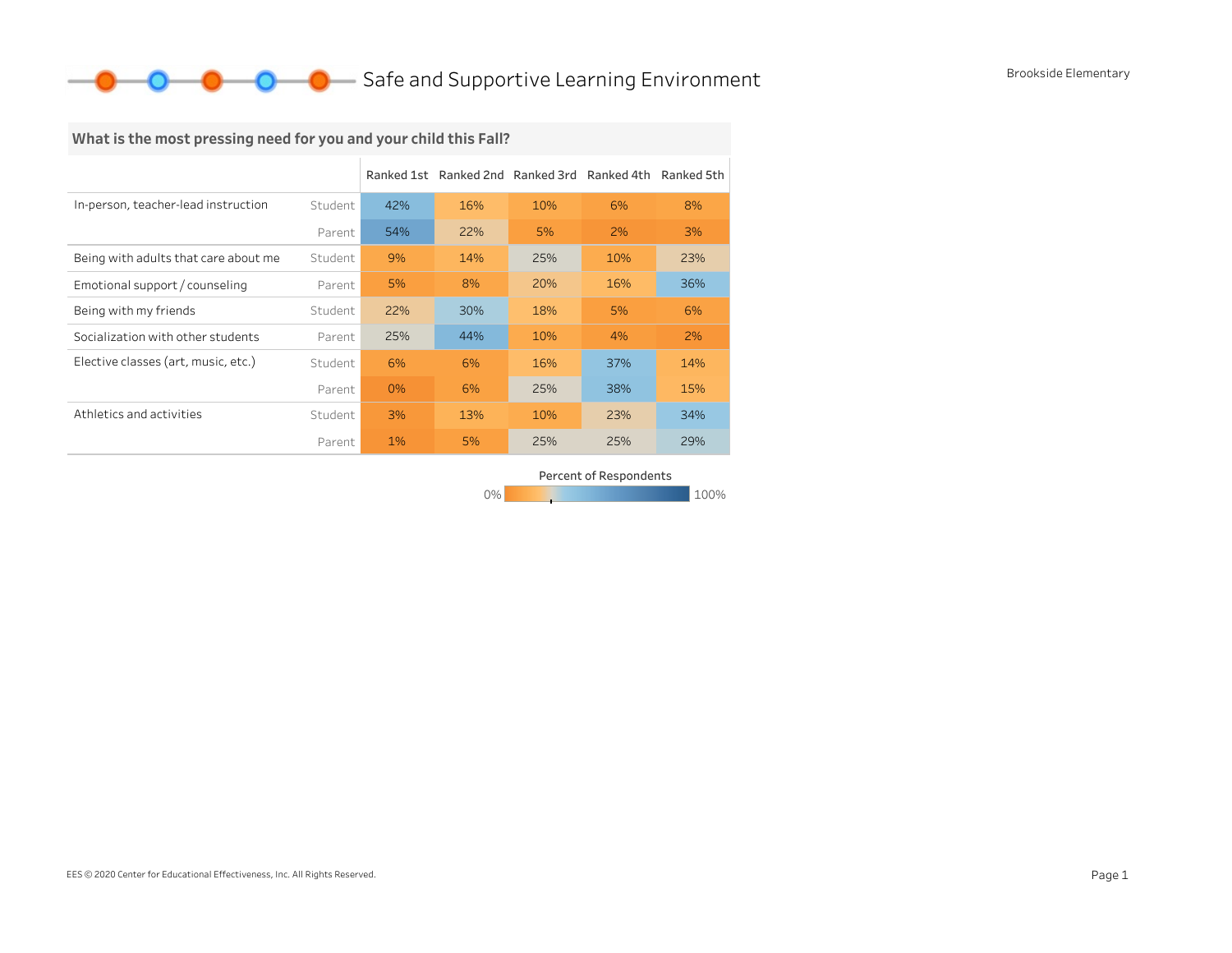

**O** Brookside Elementary

#### What is most needed for staff and students to return to in-person school?

Total Needed/Not Needed

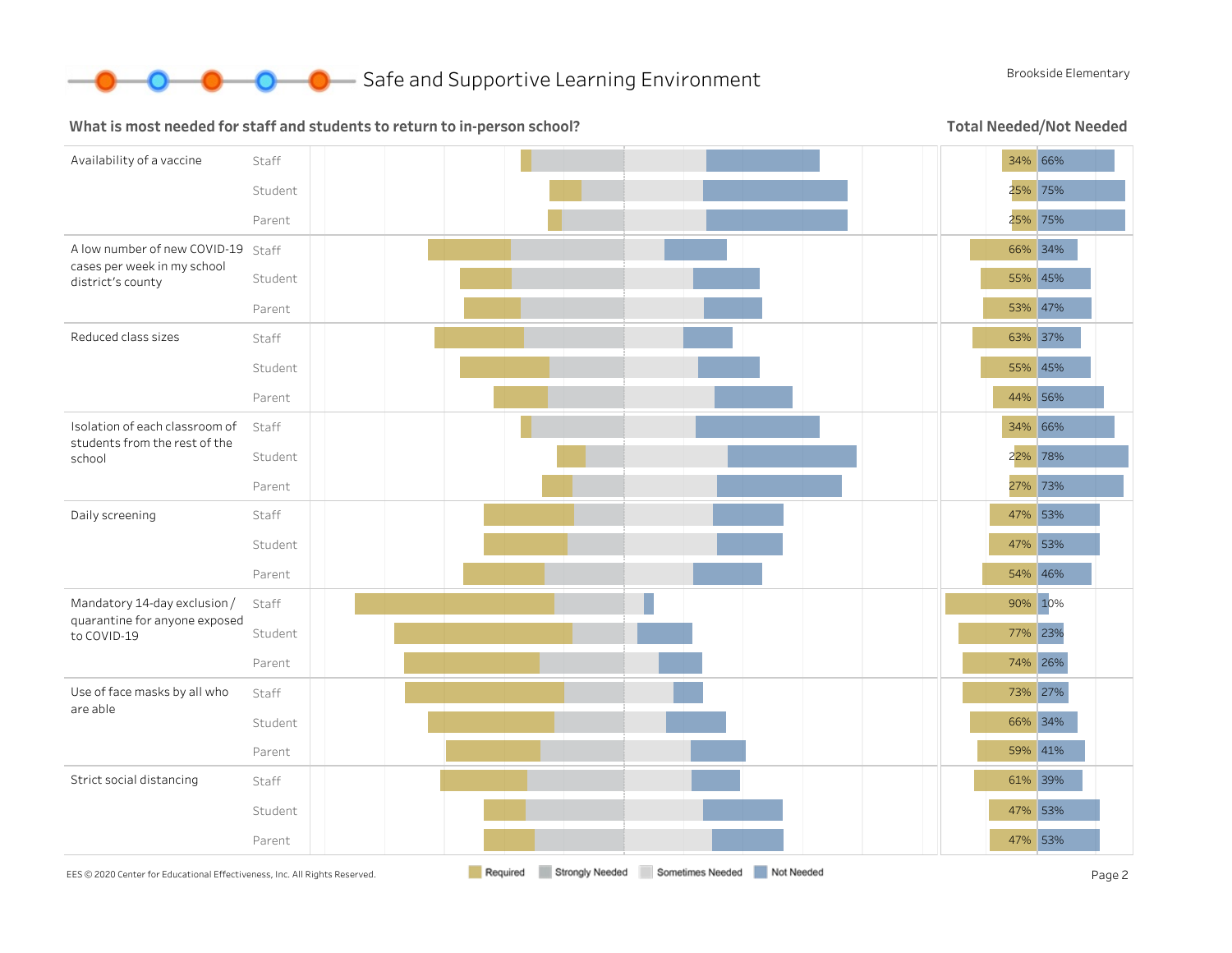

#### What is the greatest concern about returning to school?

Total Concerned/Not Concerned

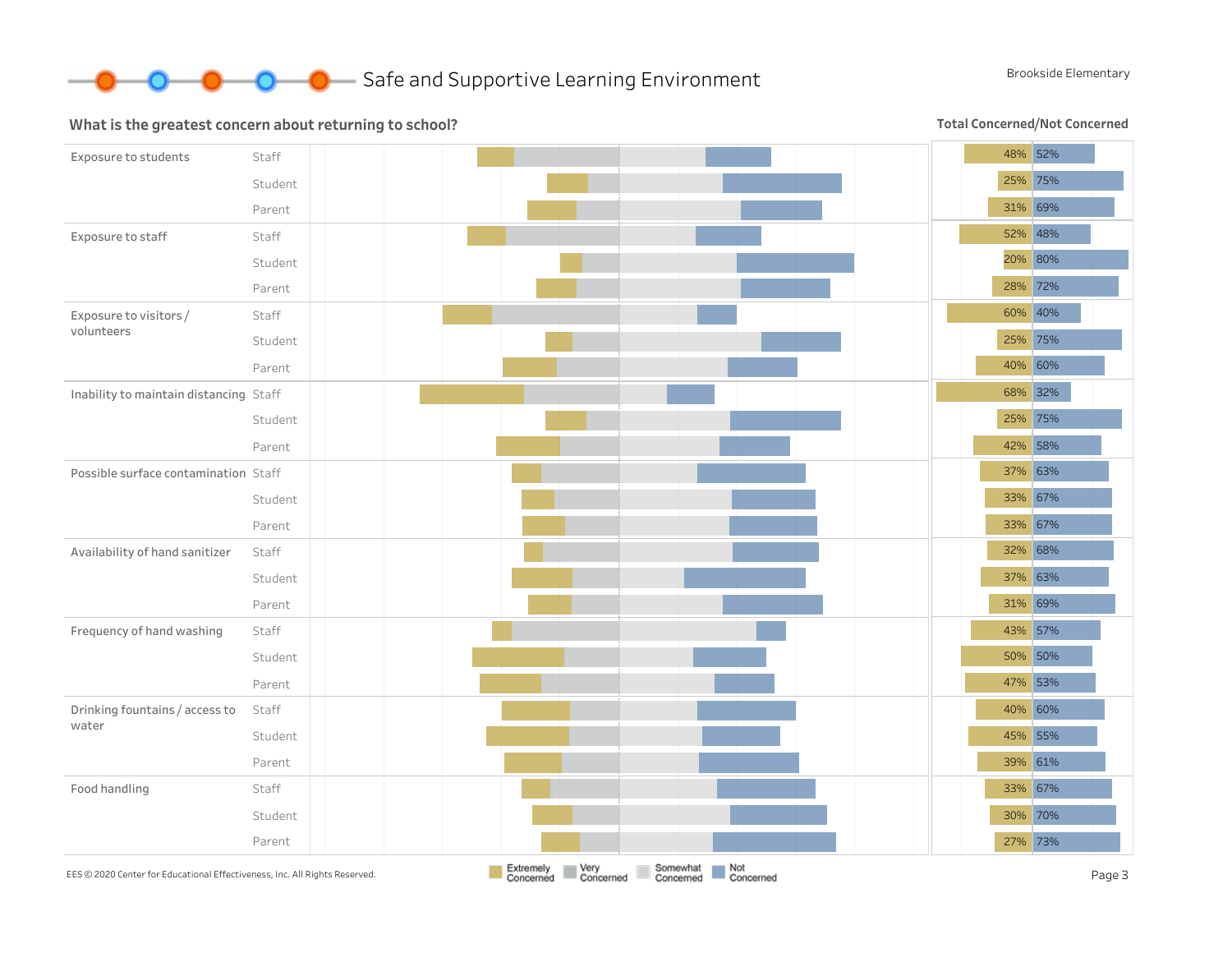61% 16% 12% 8%

37% 34% 19%

### **O** Teaching and Learning: Time Management Brookside Elementary

#### What helped with time management during distance learning? Blue represents highest responses.

|                                                                        | <b>Staff</b>   | Student | Parent |
|------------------------------------------------------------------------|----------------|---------|--------|
| Call or text due date reminder                                         | 4              | 3       | 11     |
| Call or text general check in                                          | 5              | 5       | 18     |
| Daily learning plan provided by teacher                                | $\mathbf 1$    | 14      | 58     |
| Email due date reminder                                                | 9              | 6       | 36     |
| Email general check in                                                 | 11             | 8       | 32     |
| Email virtual meeting reminder                                         | 17             | 12      | 59     |
| Having a single contact person from school                             | $\overline{4}$ | 3       | 38     |
| Learning Management Systems (i.e. Google<br>Classroom, Canvas, SeeSaw) | 13             | 37      | 140    |
| My own digital calendar                                                | 13             | 15      | 69     |
| My own paper calendar                                                  | 10             | 10      | 60     |
| Other                                                                  | 1              | 18      | 27     |
| Regular email from teacher                                             | 5              | 20      | 160    |
| Weekly learning plan provided by teacher                               | $\overline{c}$ | 48      | 173    |

#### I provided routines for my families Staff 32% 37% 26% Were daily/weekly routines provided and received?

My teacher provided daily

Mychild'steacher

routines for my child

class

and weekly routines for Student

provided daily and weekly Parent

#### Almost Never True Almost Always True Often True Sometimes True Seldom True

EES©2020CenterforEducationalEffectiveness,Inc.AllRightsReserved. Page4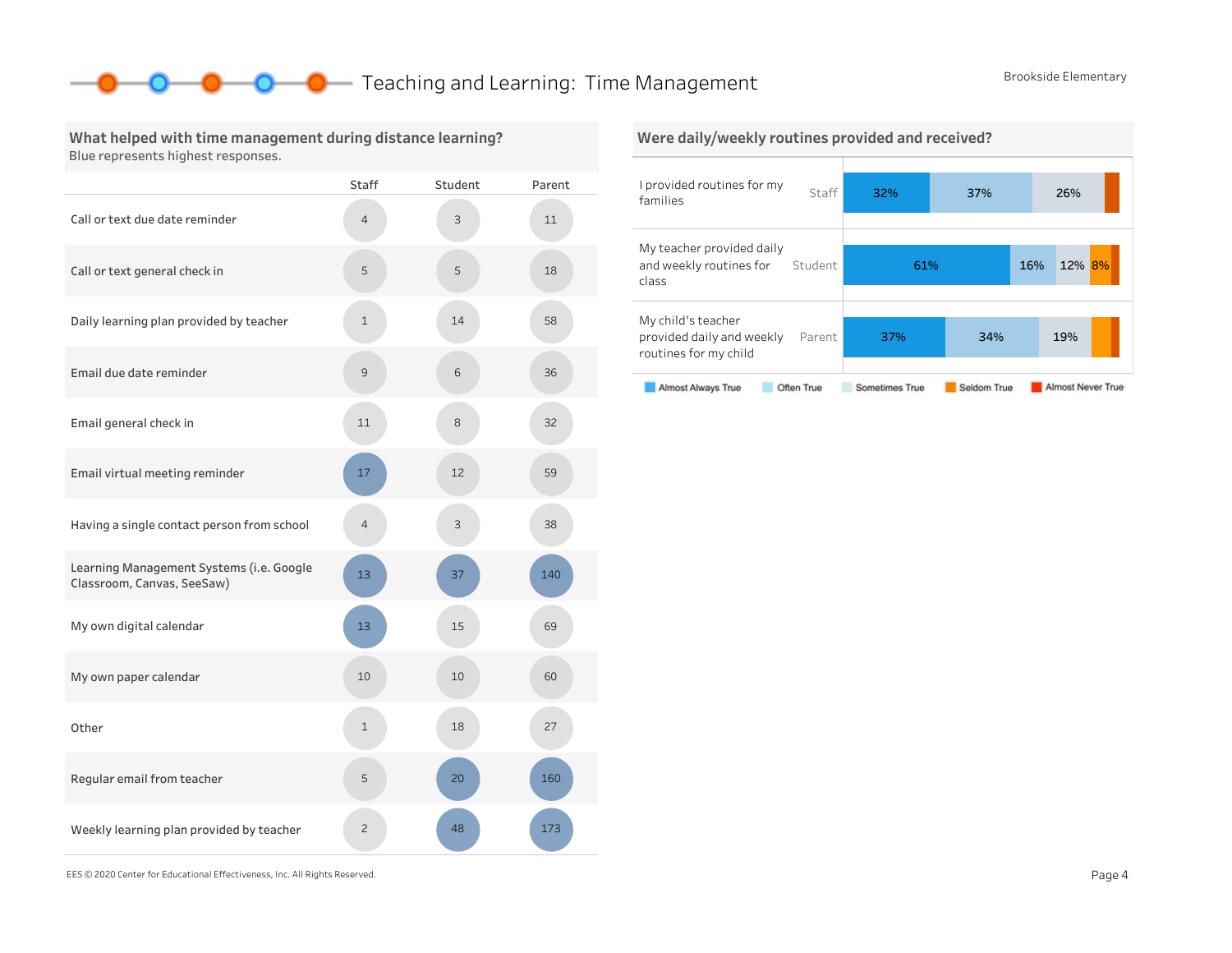### **O** Teaching and Learning: Learning Tools Brookside Elementary



What Learning Tools worked well? Blue represents highest responses.

|                                                                        | <b>Staff</b>    | Student         | Parent |
|------------------------------------------------------------------------|-----------------|-----------------|--------|
| Daily learning plan provided by teacher                                | $\mathsf{3}$    | 11              | 49     |
| Email                                                                  | $\sqrt{12}$     | 6               | 31     |
| <b>Learning Games</b>                                                  | 6               | 15              | 78     |
| Learning Management Systems (i.e. Google<br>Classroom, Canvas, SeeSaw) | 15              | 26              | 115    |
| Learning Software (i.e. Bridges, Wonders)                              |                 | 8               | 54     |
| Links to various learning tools and activities                         | $\overline{7}$  | 21              | 40     |
| Online Lessons (i.e. Kahn Academy)                                     | $7\overline{ }$ | 12              | 60     |
| Other videos posted by the teacher                                     | 3               | 19              | 56     |
| Phone call                                                             | $\overline{2}$  | $\overline{c}$  | 17     |
| Sharing software (i.e. Flipgrid)                                       | $\mathsf{3}$    | 11              | 31     |
| Short quizzes                                                          | $\overline{2}$  | $\mathcal{G}$   | 25     |
| Slideshows                                                             | $\overline{c}$  | $\overline{9}$  | 17     |
| Video Conferencing (i.e. Zoom)                                         | 17              | 34              | 158    |
| Videos created by the teacher                                          | $\overline{7}$  | 30 <sub>o</sub> | (143)  |
| Weekly learning plan provided by teacher                               | 9               | 28              | 146    |



What Learning Tools did not work well? Gold represents highest responses.



EES©2020CenterforEducationalEffectiveness,Inc.AllRightsReserved. Page5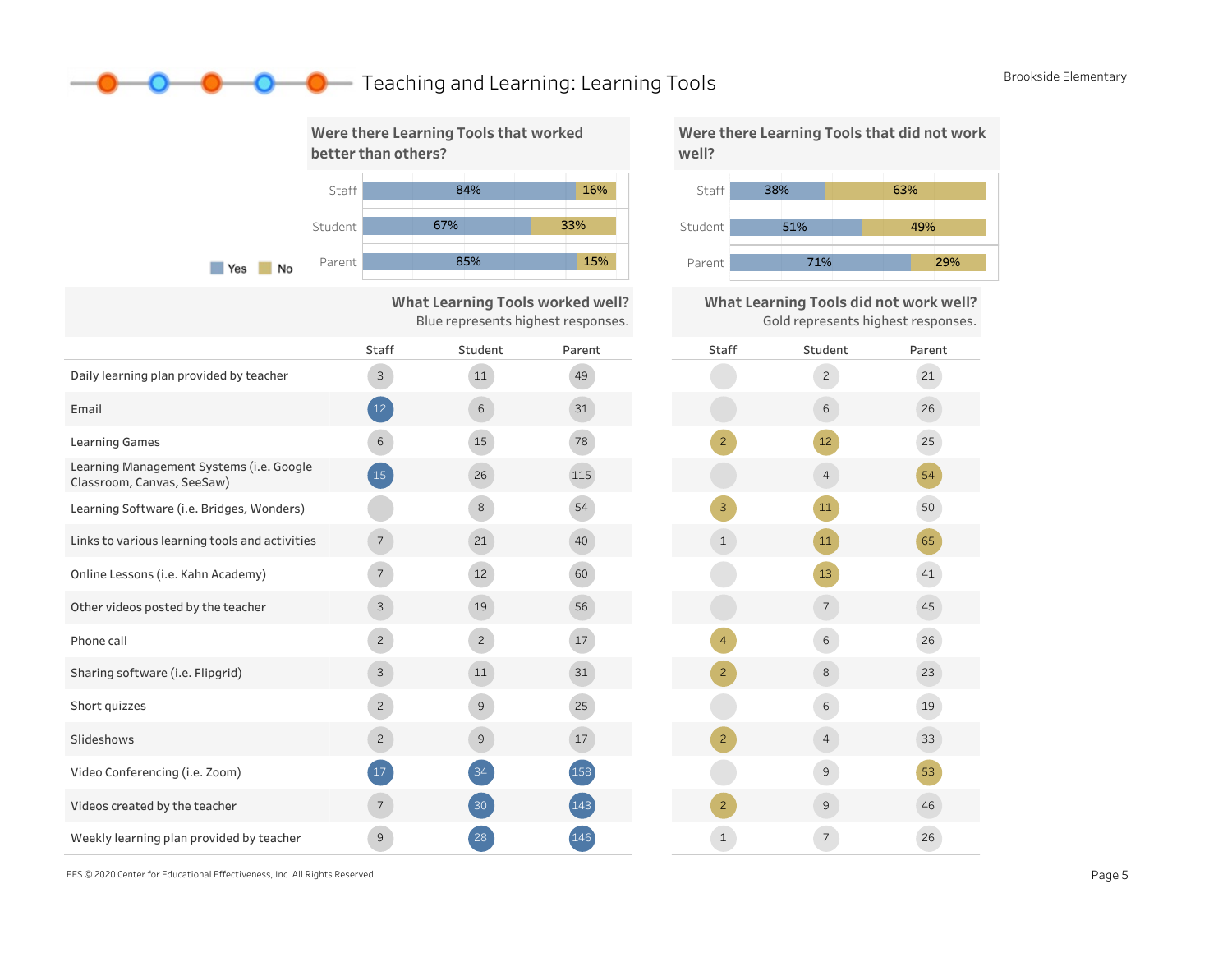# **O** Brookside Elementary

#### Did our parents receive the information they needed to support student learning?



#### How effective was our instruction around learning targets?

| I understood the learning<br>goals for my child's<br>lessons | Parent | 14% | 24% | 35% |     | <b>15%</b> | 13% |
|--------------------------------------------------------------|--------|-----|-----|-----|-----|------------|-----|
|                                                              |        |     |     |     |     |            |     |
| I focused on the essential                                   |        |     |     |     |     |            |     |
| standards and learning<br>targets from each unit of          | Staff  |     | 59% |     | 24% | 12%        |     |
| instruction                                                  |        |     |     |     |     |            |     |

Did our parents access teaching videos to support their child's learning



#### How was the distance learning model perceived by parents?



| What were students' perceptions about the amount of school work |  |
|-----------------------------------------------------------------|--|
| assigned?                                                       |  |

| I had an appropriate<br>amount of school work           | Student | 42% |     | 28% | 20% | 7%  |
|---------------------------------------------------------|---------|-----|-----|-----|-----|-----|
| My child had an<br>appropriate amount of<br>school work | Parent  | 19% | 24% | 28% | 19% | 10% |

Almost Always True Sometimes True Almost Never True Often True Seldom True

EES©2020CenterforEducationalEffectiveness,Inc.AllRightsReserved. Page6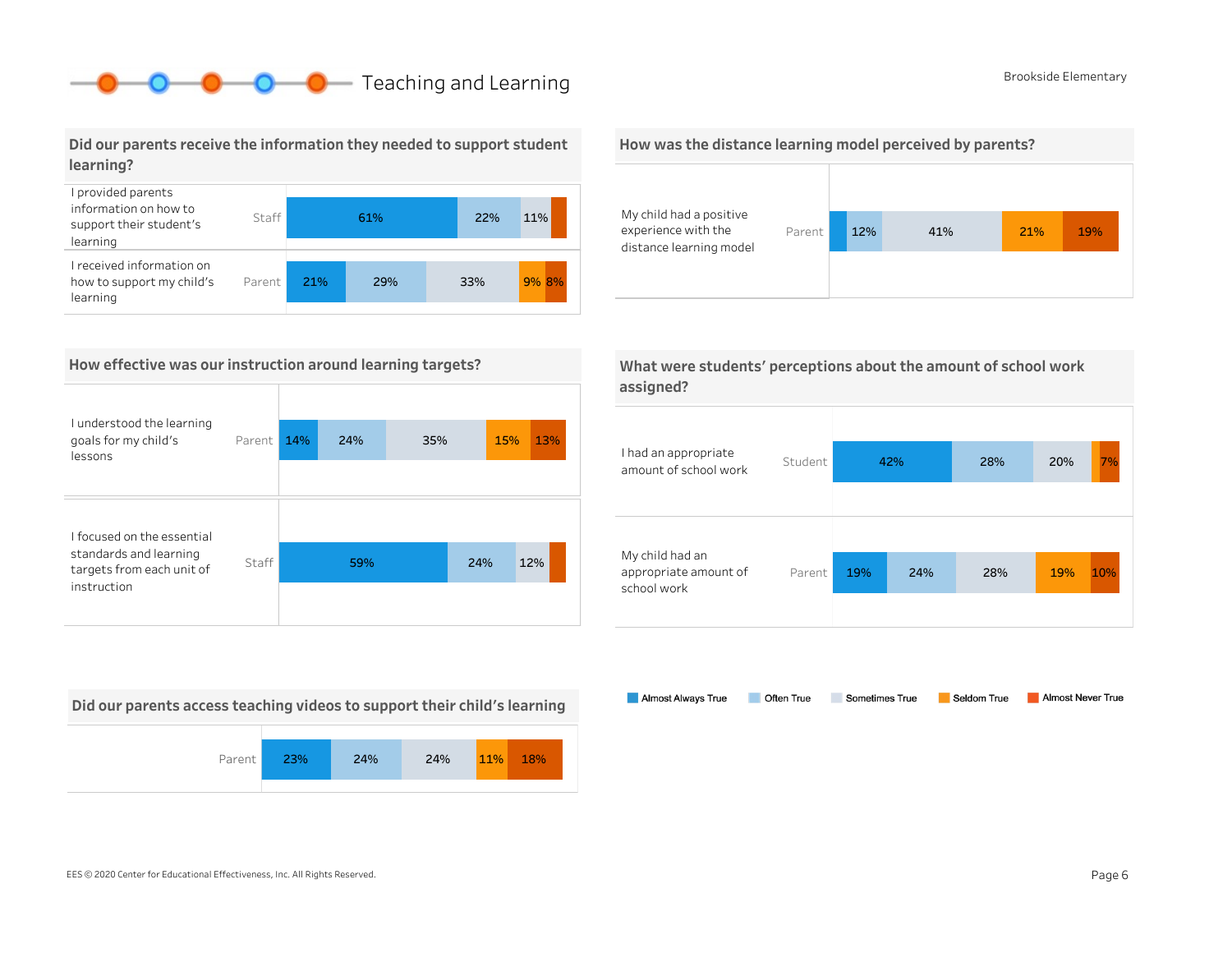# Scheduling and Staffing Brookside Elementary

If not all students are able to attend school during the initial reopening, what criteria should be used to select students for in-person learning?

|                                      |         | Ranked<br>1st | Ranked<br>2nd | Ranked<br>3rd | Ranked<br>4th |  |  |
|--------------------------------------|---------|---------------|---------------|---------------|---------------|--|--|
| Age                                  | Staff   | 31%           | 28%           | 28%           | 9%            |  |  |
|                                      | Student | 18%           | 25%           | 23%           | 15%           |  |  |
|                                      | Parent  | 27%           | 23%           | 17%           | 18%           |  |  |
| <b>Instructional Content</b>         | Staff   | 16%           | 25%           | 41%           | 16%           |  |  |
|                                      | Student | 10%           | 16%           | 35%           | 16%           |  |  |
|                                      | Parent  | 8%            | 25%           | 37%           | 15%           |  |  |
| <b>Student Need</b>                  | Staff   | 47%           | 38%           | 13%           |               |  |  |
|                                      | Student | 34%           | 27%           | 10%           | 10%           |  |  |
|                                      | Parent  | 36%           | 27%           | 17%           | 5%            |  |  |
| Choice / Volunteers                  | Staff   | 3%            | 6%            | 16%           | 66%           |  |  |
|                                      | Student | 18%           | 11%           | 11%           | 38%           |  |  |
|                                      | Parent  | 14%           | 10%           | 14%           | 46%           |  |  |
| Percent of Respondents<br>0%<br>100% |         |               |               |               |               |  |  |



Whose ability to return to work is dependent on their child attending school full-time?



Who has issues with childcare if an alternative schedule is implemented at the beginning of the year (such as AM only, alternate days)?



EES © 2020 Center for Educational Effectiveness, Inc. All Rights Reserved. **Page 7** Page 7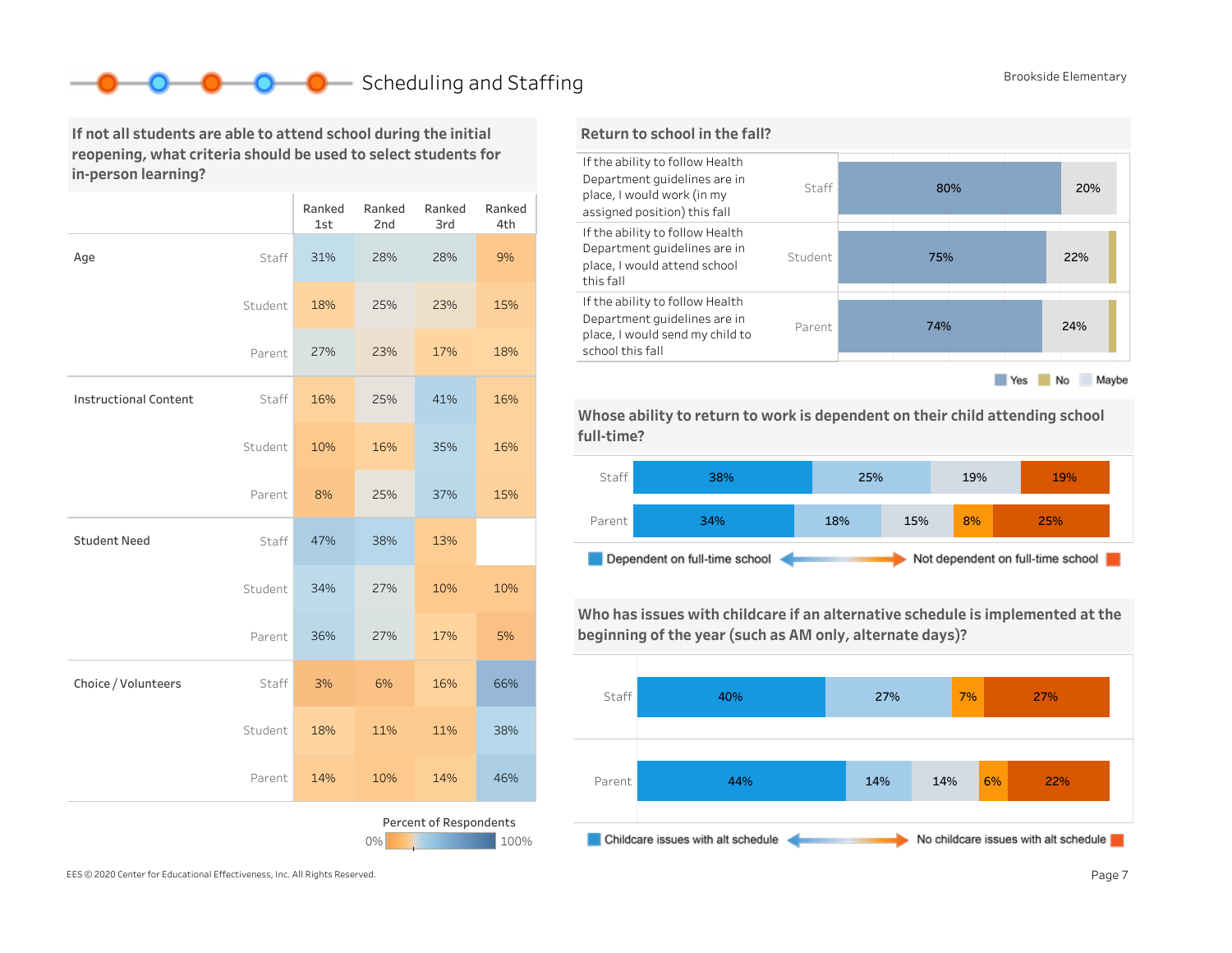**O O O** Transportation and Food Service Brookside Elementary



#### What was the school meal experience like for students and parents?

Yes No N/A

#### What percentage of students can get to school without busing?

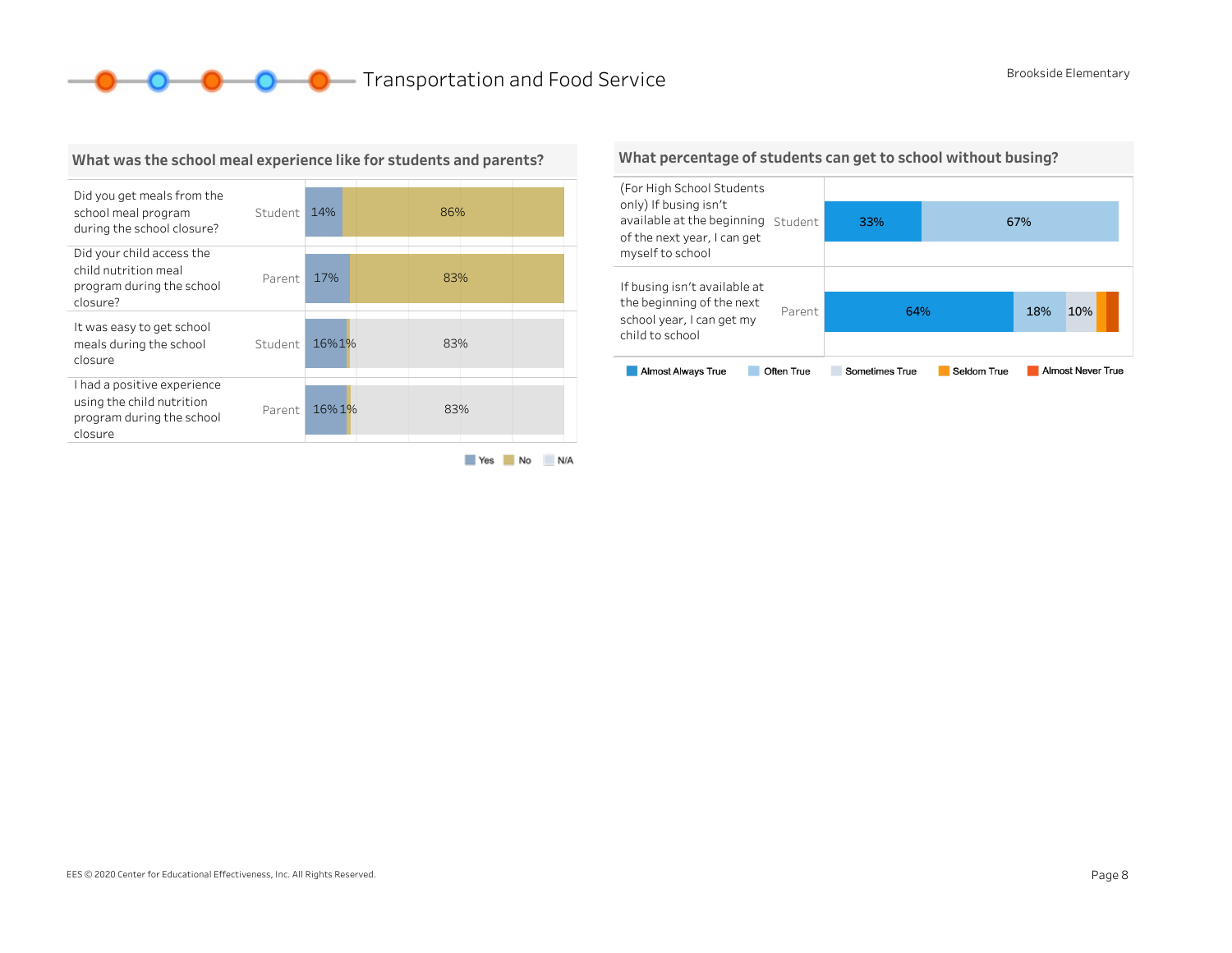### ■ Shoreline Public School Questions Brookside Elementary

Do you anticipate your child will need food service support (free/reduced cost meals, weekend food packs)?



Was it easy for you to find your child's assignments?



Are you receiving communication from the school in a language that you understand?



How do you prefer to receive communication from your school or district for general information?



How do you prefer to receive communication from your school or district for class assignments?

|        | Phone Call | Fmail |    | Text Messa., Social Media | Other |
|--------|------------|-------|----|---------------------------|-------|
| Parent |            | 211   | 14 |                           |       |

If we have home learning in some form in the fall, what would help students be successful? Blue represents highest responses.





If your child received intervention services, how well did those interventions work to support your child's learning?



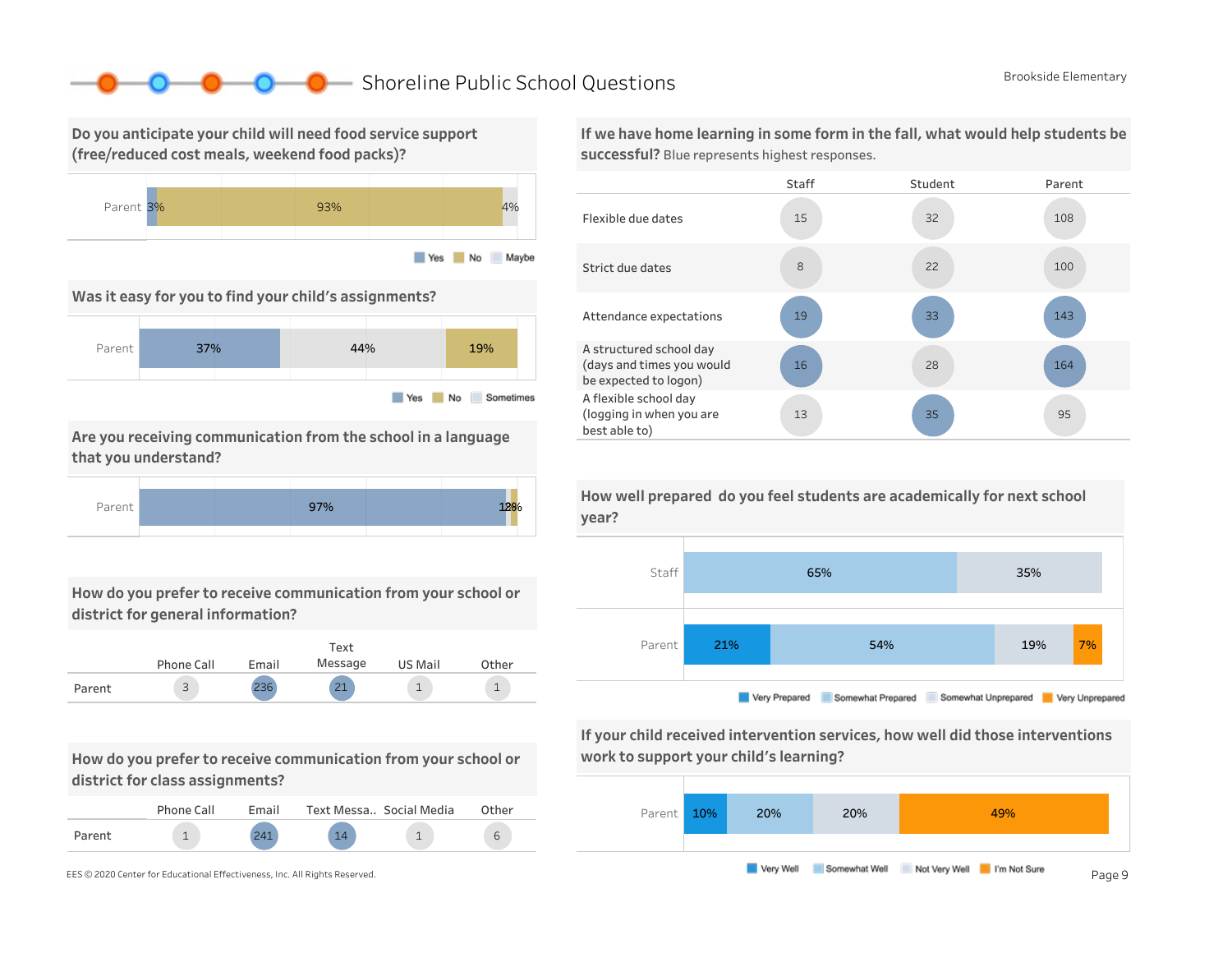### **O** Access and Engagement: Virtual Meetings Brookside Elementary



Yes No

What happened if a student missed a virtual meeting?



Frequency of Virtual Class/Group by Responses Blue represents highest responses.

How did virtual meetings address social emotional learning?

| Almost Always True                                       | Often True | Sometimes True |     | Seldom True |     | Almost Never True |
|----------------------------------------------------------|------------|----------------|-----|-------------|-----|-------------------|
| Virtual contacts help me<br>feel connected to my stud    | Staff      |                | 72% |             | 8%  | 20%               |
| Virtual contacts help me<br>feel connected to my teac    | Student    |                | 75% |             |     | 19%               |
| Virtual contacts helped my<br>child feel connected to th | Parent     |                | 80% |             |     | 17%               |
| Virtual contacts help me<br>feel connected to my stud    | Parent     |                | 56% |             | 21% | 23%               |
|                                                          |            |                |     |             | Yes | No<br>N/A         |

#### Staff Student Parent Lessthanonceaweek 1-2times/week 3-4 times/week Everyday 1 4 7 8 238 4 5 1 13 3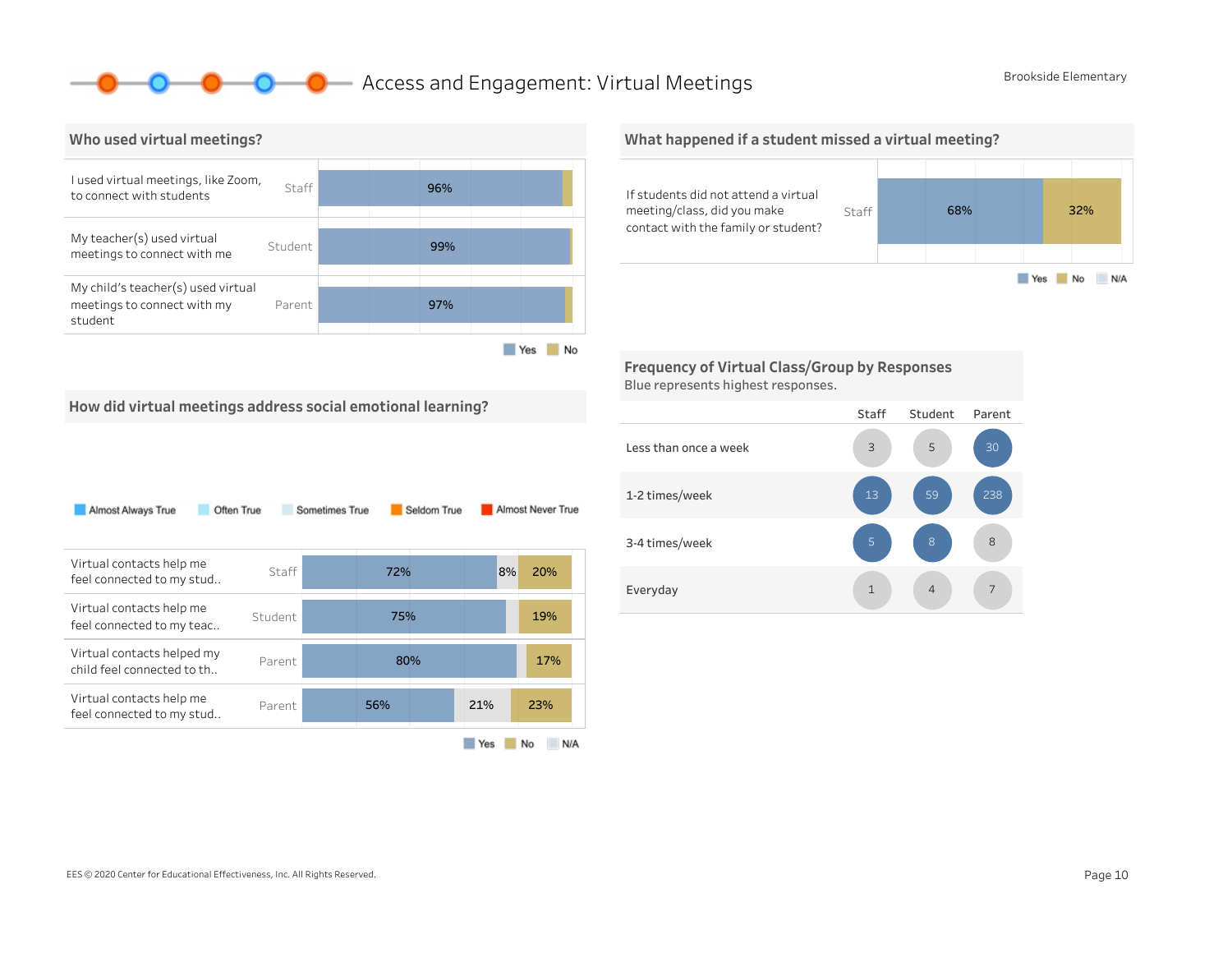# **O O** Access and Engagement Brookside Elementary





### Who accessed the district's COVID-19 online resources?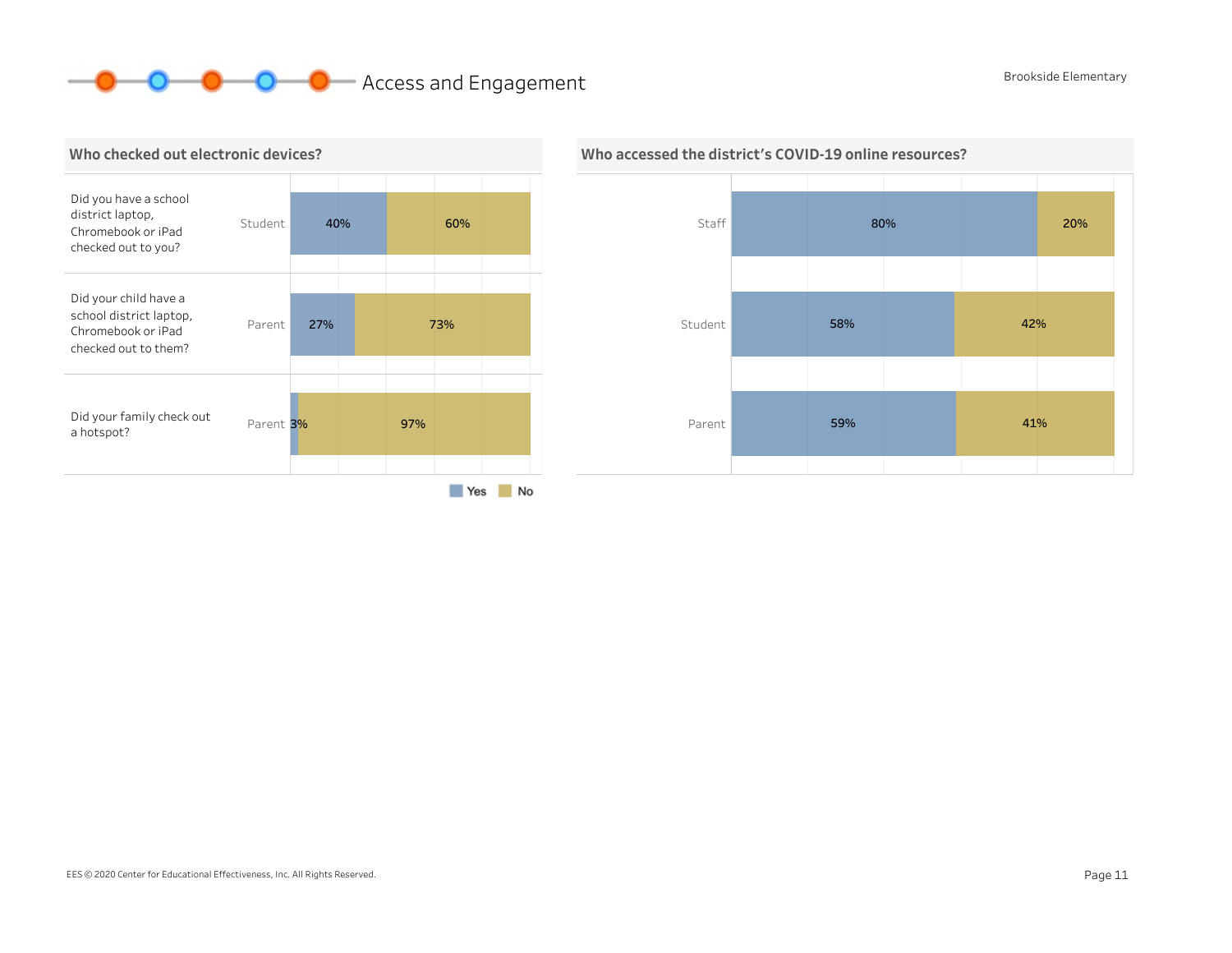# **O** O O Staff Demographics Brookside Elementary



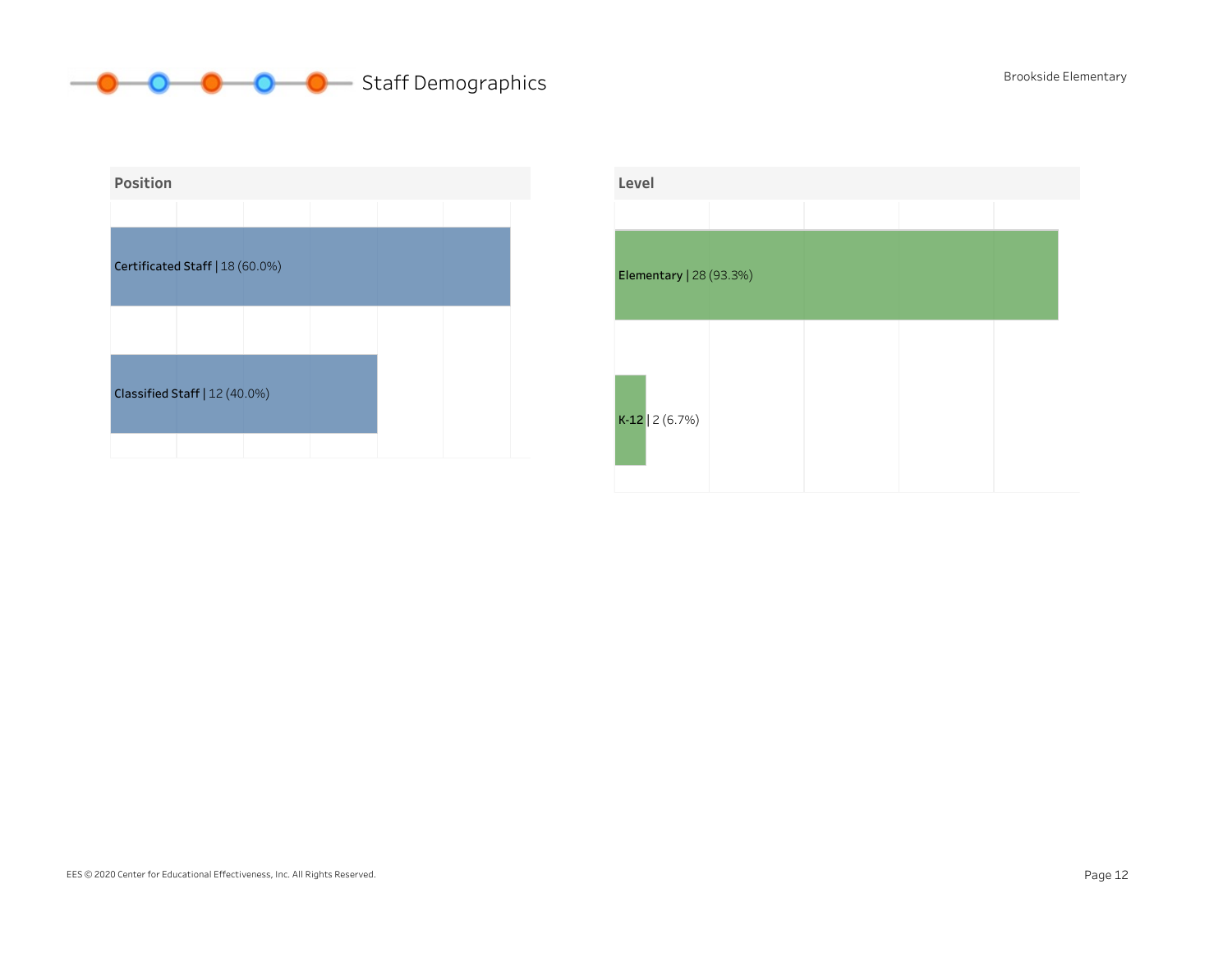# O O O Student Demographics Brookside Elementary

| What grade will you be in this fall? |  |  |  |
|--------------------------------------|--|--|--|
| <b>5th Grade</b>   26 (33.8%)        |  |  |  |
| 6th Grade   19 (24.7%)               |  |  |  |
| <b>7th Grade   18 (23.4%)</b>        |  |  |  |
| 4th Grade   7 (9.1%)                 |  |  |  |
| 2nd Grade   3 (3.9%)                 |  |  |  |
| 12th Grade $(1.3%)$                  |  |  |  |
| 1st Grade $(1.3%)$                   |  |  |  |
| <b>3rd Grade</b> $(1(1.3%)$          |  |  |  |
| Kindergarten $(1.3%)$                |  |  |  |



| <b>Services Received</b>                     |
|----------------------------------------------|
|                                              |
| Highly Capable $  11(64.7%)$                 |
|                                              |
| EL (English Learner) $ 3(17.6%)$             |
|                                              |
| Special Education   2 (11.8%)                |
|                                              |
|                                              |
| Section 504 Plan   1 (5.9%)                  |
|                                              |
|                                              |
| Title/Learning Assistance Program   1 (5.9%) |
|                                              |

| What is your primary home language? |  |  |  |  |  |  |  |
|-------------------------------------|--|--|--|--|--|--|--|
|                                     |  |  |  |  |  |  |  |
| English   72 (93.5%)                |  |  |  |  |  |  |  |
|                                     |  |  |  |  |  |  |  |
| Other   3 (3.9%)                    |  |  |  |  |  |  |  |
| Chinese $  1(1.3%)$                 |  |  |  |  |  |  |  |
| Korean   1(1.3%)                    |  |  |  |  |  |  |  |